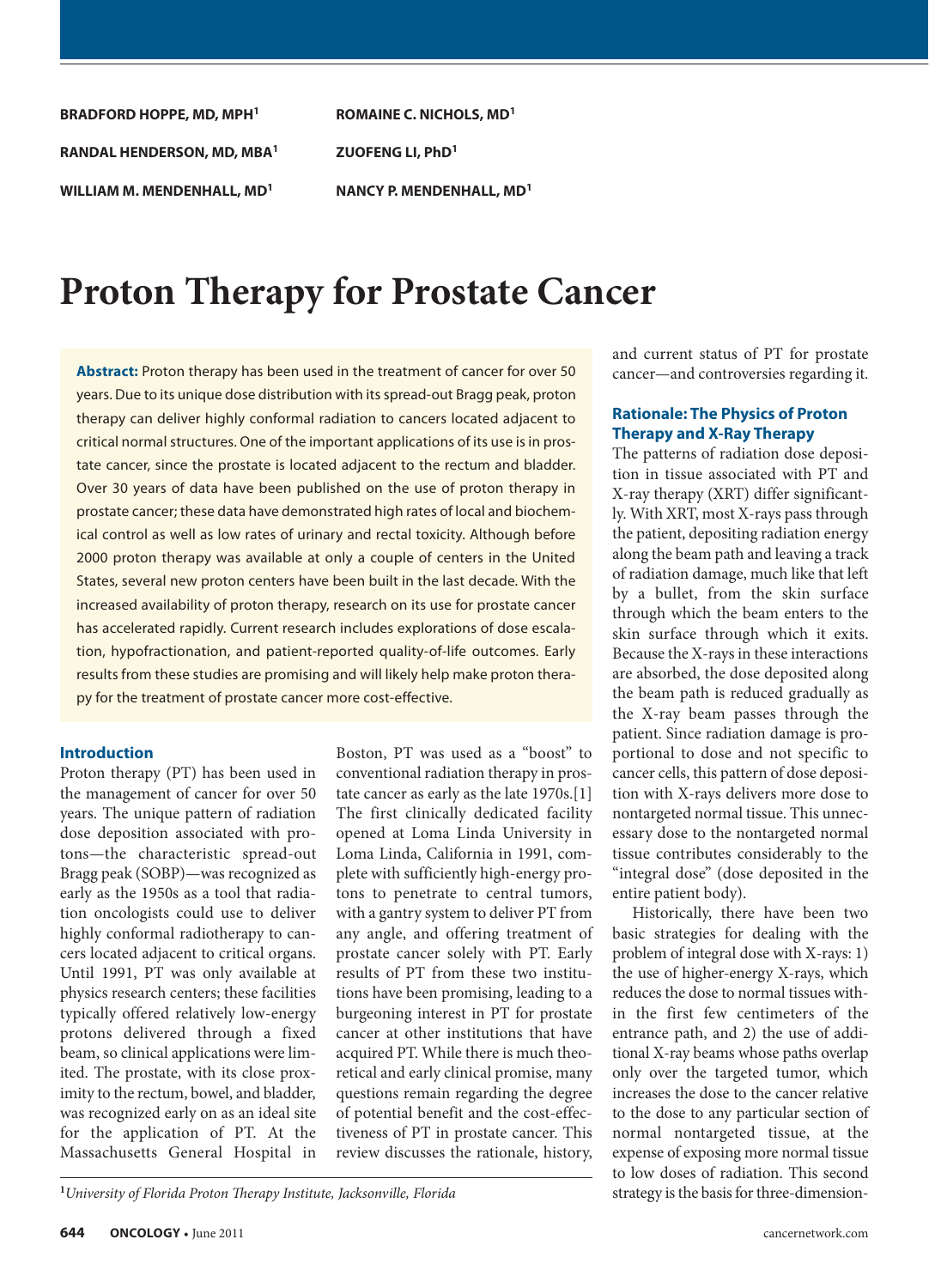al conformal radiation therapy (3DCRT), stereotactic radiosurgery and stereotactic body radiation therapy (SBRT), Cyberknife, intensity-modulated radiation therapy (IMRT), imageguided IMRT, and volumetric modulated arc therapy.

Most XRT for prostate cancer is delivered with an IMRT technique. IMRT is a sophisticated XRT technique that employs multiple radiation beams aimed at the target from different directions, with the beams varying in size and shape during treatment delivery to create a highly conformal radiation dose distribution in which the volume of tissue receiving a "high" dose of radiation conforms precisely to the threedimensional (3D) volume of the target. This technique is a significant improvement over simpler, conventional radiation therapy techniques used historically, which deliver a high radiation dose to a volume of tissue that is much larger and less conformal—and that thus includes substantially more normal tissue. However, because of the increased number of X-ray beams used with IMRT, a much larger volume of non-targeted tissue receives low radiation doses than is the case with the simpler conventional radiation therapy techniques. With IMRT, as in other

XRT techniques based on overlapping beams, integral dose is redistributed over a larger volume of nontargeted tissue compared with simpler historical techniques, but it is not reduced.

In contrast to X-rays, protons have mass and thus do not travel an infinite distance; rather, they stop in tissue at a distance proportional to their acceleration. In addition, protons are 1,800 times as heavy as electrons, the primary subatomic particles with which they collide. Unlike X-rays, which are absorbed in these interactions, protons lose relatively little energy along the beam path until the end of their range, at which point they lose the majority of their energy, producing a characteristic sharp peak in radiation energy deposition known as the Bragg peak. Thus, a typical proton beam disperses a low constant dose of radiation along the entrance path of the beam, a high uniform dose throughout the range of the SOBP, and no exit dose, eliminating much of the integral dose inherent in X-ray therapy. In contrast to XRT, the majority of radiation energy from a proton beam is actually deposited in the targeted cancer. Because the width of the Bragg peak is only 4 to 7 mm, in actual clinical practice, an SOBP is produced by adding a series of proton beams with appropriate energies to cover the full thickness of a particular target with a uniform dose.

Figure 1 is a comparison of typical radiation dose distributions achieved with PT and IMRT for a patient with low-risk prostate cancer. The relative radiation dose levels are indicated by the color wash, with red representing the highest radiation doses and blue indicating the lowest doses. As is apparent, there is a higher integral dose with IMRT compared with PT; with PT, a much larger proportion of the rectum receives either no radiation dose or only a very small dose. Figure 2 shows a comparison of dose-volume histograms for the rectum and bladder with the PT and IMRT treatment plans. The x-axis charts radiation dose and the y-axis charts the percentage of organ receiving the corresponding dose. Due to the proximity of the anterior wall of the rectum and the base of the bladder to the prostate, the volumes of these organs receiving high radiation doses are similar for the IMRT and PT plans. However, there are significant differences in the volumes of bladder and rectum receiving medium- and lowdose radiation in the PT plan compared with the IMRT plan.[2] It should be noted that proton therapy for prostate



Figure 1: A Comparison of Typical Radiation Dose Distributions Achieved With PT and IMRT for a Patient With Low-Risk Prostate Can**cer**—The relative radiation dose levels are indicated by the color wash, with red representing the highest radiation doses and blue indicating the lowest doses. As is apparent, there is a higher integral dose with IMRT (B) than with PT (A); with PT, a much larger proportion of the rectum receives either no radiation or only a very small dose. IMRT = intensity-modulated radiotherapy; PT = proton therapy.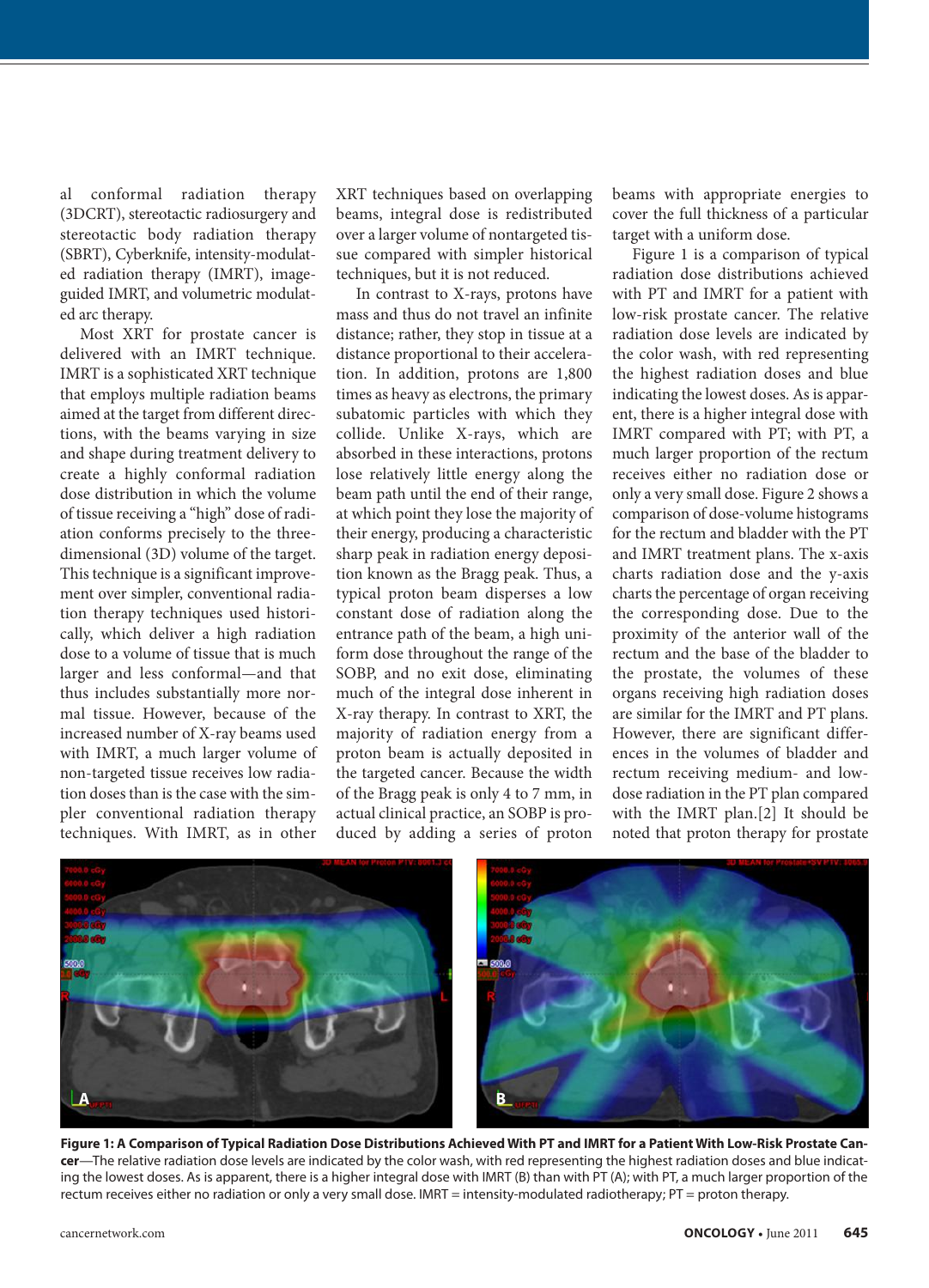

Figure 2: Dose-Volume Comparison of Intensity-Modulated Radiotherapy (IMRT) and Proton Therapy in Patients with Prostate **Cancer**—(A) Combined rectal dose-volume curves for proton therapy and IMRT (n = 20 plans), and (B) combined bladder dose-volume curves for proton therapy and IMRT (n = 20 plans); on both graphs, error box shows 95% standard error. From Vargas C et al. Int J Radiat Oncol Biol Phys. 2008.[2] Used with permission.

treatments is typically delivered using two lateral or slightly lateral oblique beams, taking full advantage of the ability of protons to stop before the contralateral femoral heads. Proton beams at such large depths do not necessasrily possess an advantage of reduced beam penumbra compared with IMRT treatments, as pointed out by Goitein.[3] However, the ability of proton prostate therapy to avoid beam entrance and exit through bladder and rectum allows maximum sparing of these critical organs, such that large percentages of these volumes receive essentially no dose. At the same time, the robustness of such beam arrangements has been shown to be adequate for intra-fraction prostate movements up to 5 mm.[4]

Address all correspondence to: Bradford S. Hoppe, MD University of Florida Proton Therapy Institute 2015 North Jefferson St. Jacksonville, FL 32206 Phone: (904) 588-1800 Email: bhoppe@floridaproton.org

Given the growing body of literature demonstrating an association between gastrointestinal (GI) and genitourinary (GU) complications with dose-volume histograms of the rectum and bladder, including the volumes receiving low and moderates doses, the reduction in integral dose to these structures with PT will likely translate into fewer GU and GI toxicities.[5,6]

Along with the lower dose to the rectum and bladder, the lower integral radiation dose with PT compared with XRT may result in other benefits to patients with prostate cancer. The relationship between the volume of tissue exposed to low radiation doses and secondary malignancies has been established in pediatric cancers.[7,8] Fontenot et al[9] of the MD Anderson Cancer Center in Houston have evaluated the risk of secondary malignancies with IMRT compared with PT in patients with early-stage prostate cancer and have shown that PT should reduce the risk of secondary malignan-

cies by 26% to 39% compared with IMRT. Due to concerns regarding urinary incontinence and erectile dysfunction with surgery, the use of radiotherapy in younger men with prostate cancer has increased. Particularly in these younger patients with prostate cancer, PT may result in a measurably lower rate of secondary malignancy than is seen with IMRT.

Integral dose may affect other organs located close to the treatment field. Some investigators have suggested that the low-dose scatter radiation to the testes from 3DCRT, IMRT, and SBRT may reduce testosterone levels. [10-12] However, in a study from the University of Florida Proton Therapy Institute in Jacksonville, PT had no significant effect on testosterone levels in patients during the first 2 years of follow-up.[13] It is possible that preserving testosterone levels may result in preservation of libido and prevention of fatigue following treatment. Doses to the penile bulb may be less with PT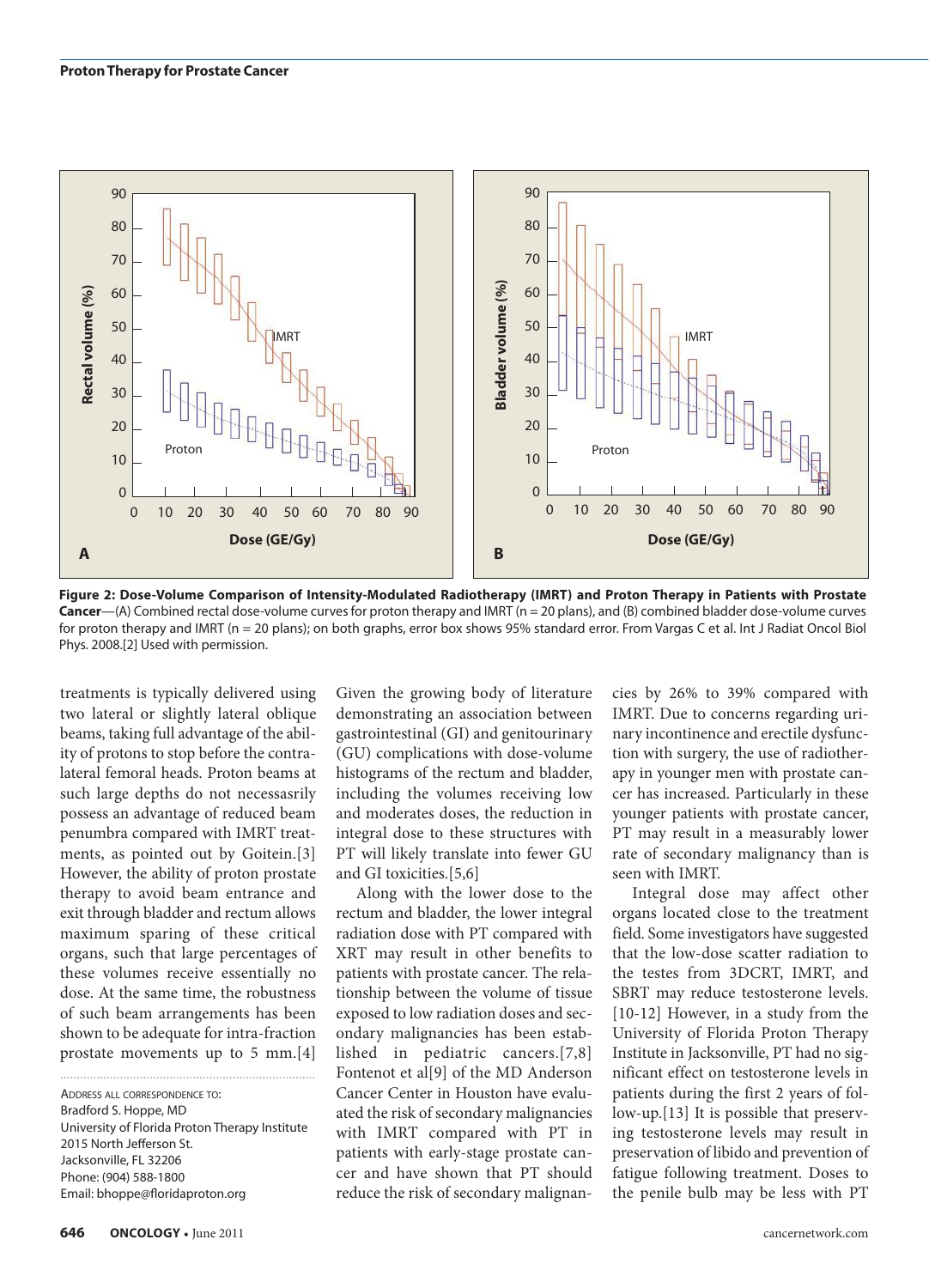than with IMRT, which may also help preserve erectile function after radiation therapy. Not all structures, however, receive less integral dose with PT than with XRT. In a study from Massachusetts General Hospital,[14] Trofimov demonstrated higher doses to the femoral neck with PT. This has led to some concern regarding the possibility of an increased risk of femoral neck fractures in patients treated with PT. [15] In an analysis from the University of Florida Proton Therapy Institute with a median follow-up of 2 years, no increased risk in hip fracture was observed among 400 consecutive men treated with PT compared with the number of fractures expected in this population, based on patient comorbidities and as determined by the World Health Organization FRAX tool for assessing hip fracture risk.[16]

## **The History of Proton Therapy in Prostate Cancer**

#### *Proton therapy as a conformal boost after conventional radiation therapy*

Prior to 3D imaging and 3DCRT, radiation doses for prostate cancer were limited to 70 Gy or less because of the morbidity associated with high integral

doses to large volumes of the bladder and rectum.[17-19] During this era, surgery was the preferred treatment for prostate cancer because of relatively high probabilities of tumor recurrence with radiation as well as high morbidity rates.[18,20] PT was available only in physics research centers, which provided a beam of protons emanating from a fixed beam line, generally of limited energies insufficient for penetration to deep-seated tumors. The initial studies of PT in prostate cancer came from Massachusetts General Hospital and used a 160-MeV proton beam from the Harvard cyclotron. In their first published study, Shipley et al reported on 17 patients treated with conventional megavoltage X-rays to between 48 and 50 Gy followed by a proton boost applied through a perineal field to a final dose of 70 to 76.5 Gy/CGE.[1] Although one patient relapsed 18 months after therapy, the remaining patients did well. A follow-up study by the Massachusetts General Hospital group[21] compared two cohorts of patients: one treated with megavoltage X-rays alone to 67 Gy and the other treated with 50 Gy of XRT followed by a proton boost of 20 to 26.5 CGE.

Despite higher doses in the PT cohort, no significant difference was found regarding GU or GI toxicity between the two groups. Following the phase I/ II study, Massachusetts General Hospital conducted the first phase III PT study randomly assigning patients with stage T3-4 prostate cancer to treatment with either high-dose radiation with 75.6 CGE (via 50.4 Gy X-rays and 25.2-CGE proton boost;  $n = 103$ ) or with 67.2 Gy X-rays ( $n = 99$ ).[22] After a median follow-up of 5 years, no significant differences were found in overall survival or disease-specific survival. However, patients with poorly differentiated prostate cancer (Gleason score ≥ 7) had better local control (LC) with high-dose radiotherapy (5-year LC, 94% vs 64%; *P* = .0014). Also, there was a trend toward improved LC with highdose radiation for the cohort as a whole (5-year LC, 92% vs 80%; *P* = .089), and GU and GI toxicity were not significantly different.

#### *Proton therapy as sole treatment for prostate cancer*

In 1991, Loma Linda University Medical Center opened the first clinically dedicated PT facility with higherenergy (250-MeV) protons and a gan-



**Figure 3: Sagittal (A) and Transverse (B) colorwash of a typical perineal proton boost** with target and normal structures outlined as follows: prostate (red), planned target volume (pink), rectum (yellow), bladder (blue). Courtesy of Debbie Louis, CMD.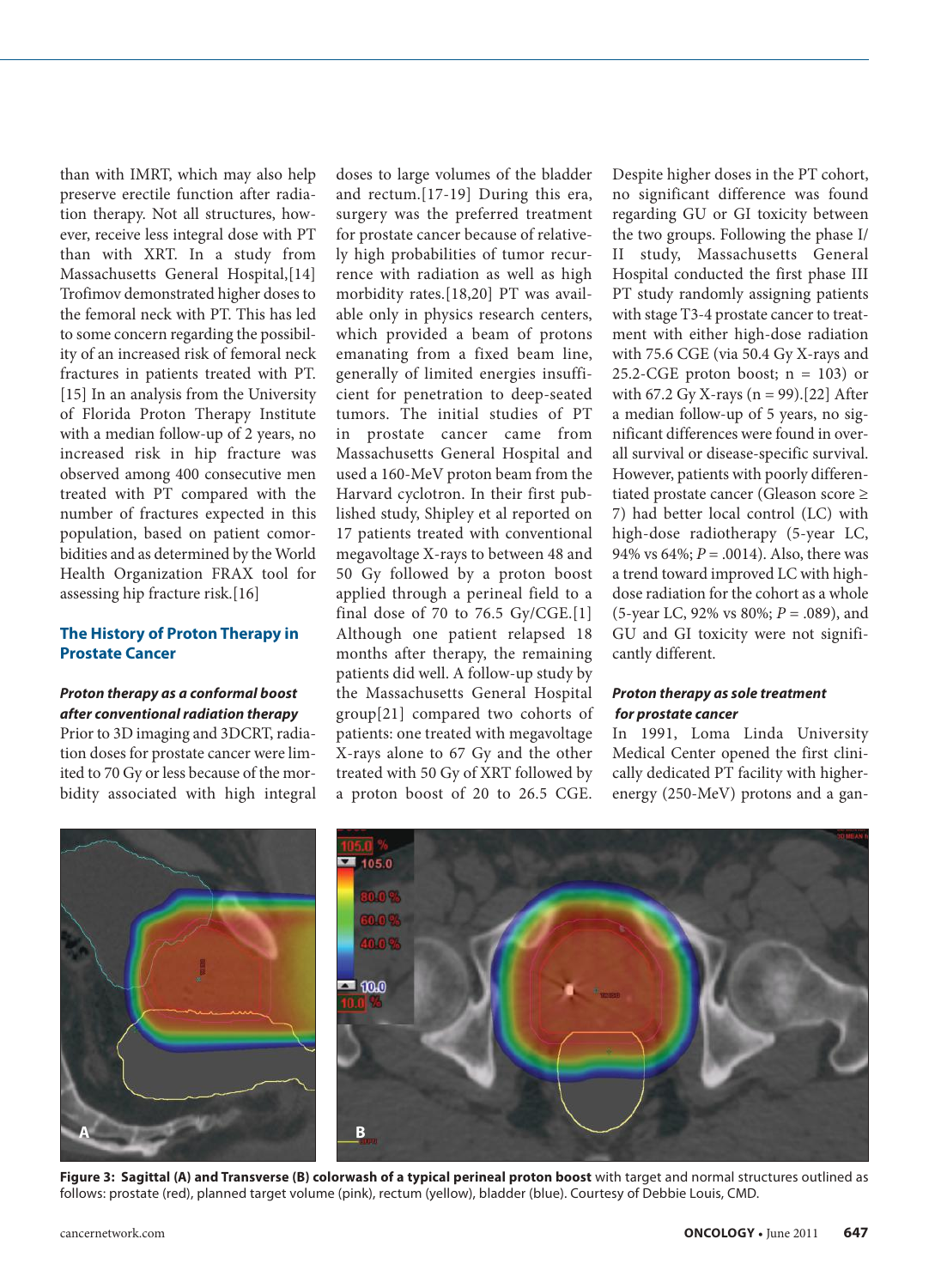| Table 1<br>Review of the Literature on Proton Therapy for Prostate Cancer |                                     |                                                        |                                             |                                           |                            |                                                                     |  |  |
|---------------------------------------------------------------------------|-------------------------------------|--------------------------------------------------------|---------------------------------------------|-------------------------------------------|----------------------------|---------------------------------------------------------------------|--|--|
| Author                                                                    | <b>Number of</b><br><b>Patients</b> | Inclusion<br><b>Criteria</b>                           | <b>Protons Alone</b><br>or As a Boost       | <b>Dose</b>                               | <b>Median</b><br>Follow-up | <b>BFFS</b>                                                         |  |  |
| Shipley et al[22]                                                         | 103<br>99                           | T3-4, N0-2                                             | $\sim$<br>$\sim$                            | 50.4 Gy/25.3 CGE<br>50.4 Gy/16.8 Gy       | 61 mo                      | <sup>a</sup> 5-year, 92%<br><sup>a</sup> 5-year, 80%                |  |  |
| Zietman et al[28]                                                         | 195<br>197                          | Low,<br>intermediate risk<br>Low,<br>intermediate risk | Proton<br>boost                             | 50.4 Gy/28.8 CGE<br>50.4 Gy/19.8 CGE      | 107 mo                     | 10-year, 83.3%<br>10-year, 67.6%                                    |  |  |
| Slater et al[25]                                                          | 1255<br>731<br>524                  | Low,<br>intermediate,<br>high risk                     | Both<br>Proton<br>boost<br>Protons<br>alone | 74-75 CGE<br>45 Gy/30 CGE<br>74 CGE       | 63 mo                      | 8-year, 73%<br>$\overline{\phantom{a}}$<br>$\overline{\phantom{a}}$ |  |  |
| Nihei et al[30]                                                           | 151                                 | G < 8, P < 20                                          | Protons<br>alone                            | 74 CGE                                    | 43 mo                      | 3-year, 94%                                                         |  |  |
| Mayahara et al[29]                                                        | 287                                 | All stages                                             | Protons<br>alone                            | 74 CGE                                    | N/A                        | N/A                                                                 |  |  |
| Mendenhall et al[6] 89                                                    | 82<br>40                            | Low risk<br>Intermediate risk<br>High risk             | Protons<br>alone                            | 78 CGE<br>78-82 CGE<br>78 CGE + docetaxel | Min 24 mo                  | 2-year, 100%<br>2-year, 98%<br>2-year, 95%                          |  |  |

al ocal control.

BFFS = biochemical failure-free survival; CTCAE = Common Terminology Criteria for Adverse Events; G = Gleason score; GI = gastrointestinal; GU = genitourinary; min = minimum; N/A = not applicable; P = prostate-specific antigen (PSA) level; RTOG = Radiation Therapy Oncology Group; v = version.

try system similar to those available for conventional XRT, thereby permitting PT delivery to deep-seated tumors and from any angle. Loma Linda University conducted a phase I/II study using a higher-energy proton beam that allowed the delivery of PT via lateral fields through the hip, instead of the perineal approach used at Massachusetts General Hospital (Figure 3). The study included 104 patients treated with 45 Gy of X-rays and a 30-CGE boost with PT.[23] With a median follow-up of 20 months, no grade 3 or 4 morbidity was observed and only 12% of patients had a grade 1 or 2 late morbidity (8% rectal and 4% urinary). Two-year local disease control rates were encouraging, with only 2.8% developing progression. In a follow-up report on 319 patients (median follow-up, 43 months) who

were treated with PT to 74 to 75 CGE either as a boost following conventional radiation therapy  $(n = 93)$  or as sole treatment ( $n = 226$ ), the 5-year biochemical failure–free survival (BFFS) in the entire cohort was 88%, with no Radiation Therapy Oncology Group (RTOG) grade 3 or 4 GU or GI toxicities.[24] Importantly, this was the first study to report long-term outcomes of patients who were treated solely with PT. In the most recent update of the Loma Linda University experience, Slater et al[25] reported on 1,255 patients (median follow-up, 63 months) who were treated either with protons alone  $(n = 524)$  or with a proton boost ( $n = 731$ ) to total doses of 74 to 75 CGE; 5-year BFFS was 75%, and the rate of late grade 3+ GU or GI toxicities was  $< 1\%$ .

#### *Proton therapy as a means for dose escalation: Proton Radiation Oncology Group trial 95-09*

Considering the promising data emerging from Massachusetts General Hospital and Loma Linda University, a collaboration called Proton Radiation Oncology Group (PROG) developed between the two institutions, supported by the American College of Radiology (ACR). The first trial, PROG 95-05, conducted from 1996 to 1999, randomly assigned 393 men with T1b-2b prostate cancer and a prostate-specific antigen (PSA) level < 15 ng/mL to receive treatment with either low-dose (70.2 Gy/CGE) or high-dose (79.2 Gy/CGE) radiation. The radiation was comprised of a proton "boost" with either 19.8 CGE or 28.8 CGE via opposed lateral 250-mV proton beams at Loma Linda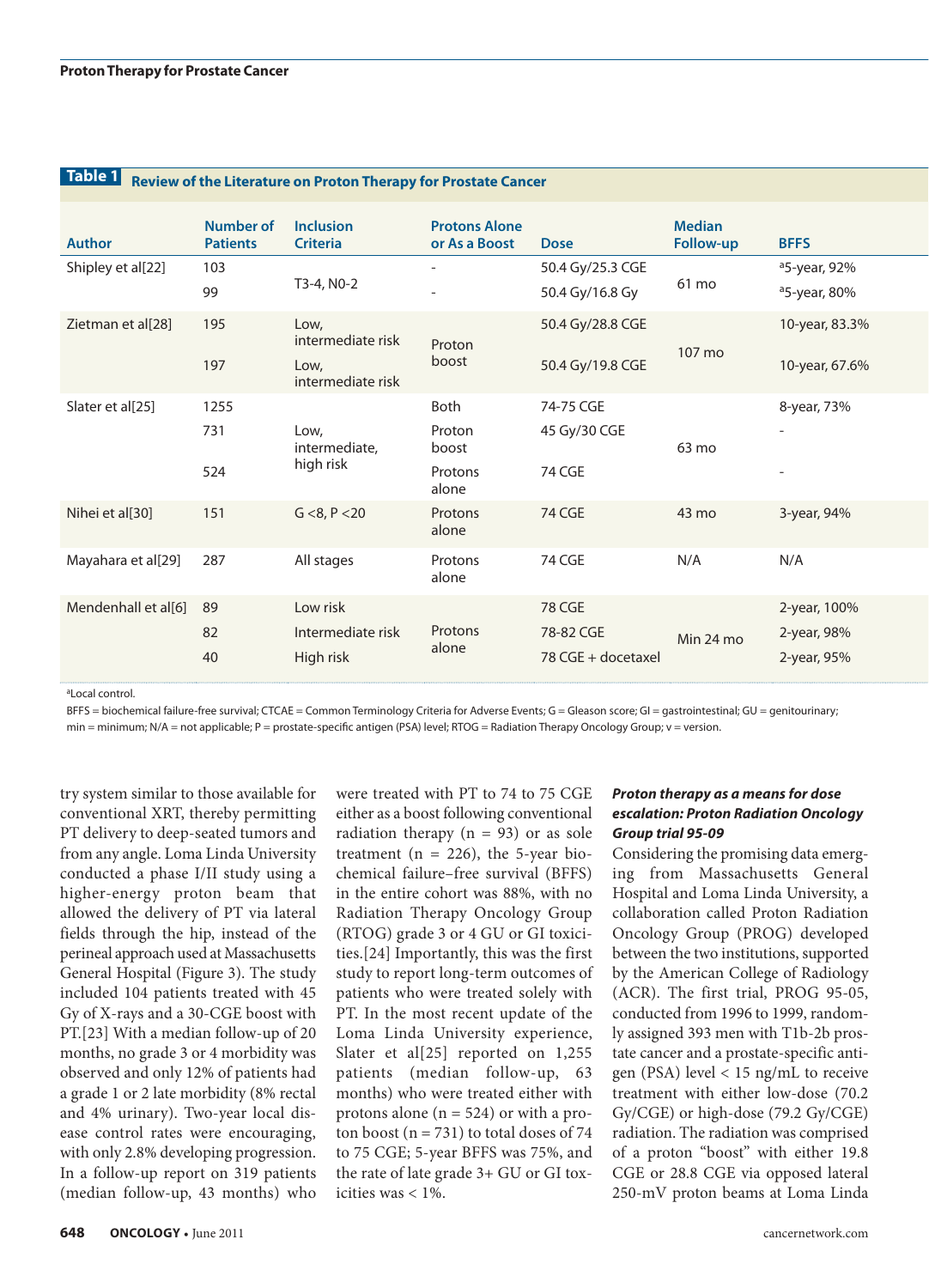| Late GU & GI |                          |                          | <b>Acute GU &amp; GI</b> |                                 |  |                          |  |  |
|--------------|--------------------------|--------------------------|--------------------------|---------------------------------|--|--------------------------|--|--|
| GI3          | GI2                      | GU3                      | GU <sub>2</sub>          | GI3                             |  | GI2                      |  |  |
| 3%           | $27\%$ <sup>a</sup>      | 0%                       |                          | 0%<br>$\sim$                    |  | $\sim$                   |  |  |
|              | $9\%$ <sup>a</sup>       | 0%                       |                          | $0\%$<br>$\sim$                 |  | $\overline{\phantom{0}}$ |  |  |
| $1\%$        | 24%                      | 2%                       | 60%                      | 1%                              |  | 63%                      |  |  |
|              |                          |                          |                          |                                 |  |                          |  |  |
| 0%           | 13%                      | 3%                       | 51%                      | 1%                              |  | 44%                      |  |  |
|              | $\sim$                   | $<1\%$                   |                          | $< 1\%$<br>$\sim$               |  | $-$                      |  |  |
|              | $\overline{\phantom{0}}$ | $\overline{\phantom{0}}$ |                          | $-$<br>$\overline{\phantom{a}}$ |  | $\overline{\phantom{a}}$ |  |  |
|              |                          |                          |                          |                                 |  |                          |  |  |
|              |                          |                          |                          | $\overline{\phantom{0}}$        |  | $\overline{\phantom{a}}$ |  |  |
| 0%           | 4%                       | 0%                       | 12%                      | $0\%$                           |  | 1%                       |  |  |
|              |                          |                          |                          |                                 |  |                          |  |  |
|              | $\overline{\phantom{0}}$ | $1\%$                    | 39%                      | $0\%$                           |  | $0\%$                    |  |  |
|              |                          |                          |                          |                                 |  |                          |  |  |
| $< 0.5\%$    | 4%                       | $\sim$                   |                          | $\overline{\phantom{0}}$        |  | $\overline{\phantom{a}}$ |  |  |
|              |                          |                          |                          |                                 |  | $\overline{\phantom{a}}$ |  |  |
|              |                          |                          |                          |                                 |  | $\overline{\phantom{a}}$ |  |  |
|              |                          |                          |                          |                                 |  |                          |  |  |

University or via a single en-face 160 mV proton beam through the perineum at Massachusetts General Hospital, followed by 50.4 Gy with 3DCRT. The goal of the study was not to compare protons with X-rays, but to determine whether dose escalation with PT would improve outcomes. In the first outcome report, which had a median follow-up of 5.5 years, Zietman et al[26] reported a statistically significant improvement in 5-year BFFS in the high-dose arm of 80.4% compared with 61.4% in the lowdose arm. Although the study appeared to be positive, demonstrating the feasibility of dose escalation with PT and improved disease control with dose escalation, critics of the study pointed out that both treatment arms did rather poorly compared with other contemporary studies of radiation therapy in

prostate cancer. On re-evaluation of the data, Zietman et al[27] identified a considerable statistical error in the initial report. The updated outcomes demonstrated a 5-year BFFS of 91.3% with high-dose therapy compared with 78.8% for low-dose therapy  $(P < .001)$ , which translated to a 59% reduction in the risk of failure. These BFFS rates were much higher than in the initial evaluation, and similar to those in other published studies. In the most recent update,[28] the group reported 10-year BFFS rates of 83.3% and 67.6% for high-dose and low-dose radiotherapy, respectively. The BFFS in patients with low-risk disease was 93% at 10 years. Importantly, the study demonstrated extremely low rates of grade  $\geq$  3 GU (2%) and GI (1%) toxicity, even in the high-dose arm.

## **Contemporary Proton Therapy for Prostate Cancer**

Over the last decade, more proton centers have been built in the United States and abroad. PT for prostate cancer has been investigated at these newer centers using treatment guidelines similar to those used at Loma Linda University, with PT for the entire course of treatment to maximize the dosimetric benefit of PT over X-ray radiation.

The University of Florida Proton Therapy Institute recently reported the early outcomes of 211 patients enrolled in one of three treatment protocols, including a low-risk protocol delivering 78 CGE at 2 CGE per fraction, an intermediate-risk protocol of dose escalation from 78 CGE to 82 CGE at 2 CGE per fraction, and a high-risk protocol of 78 CGE at 2 CGE per fraction with con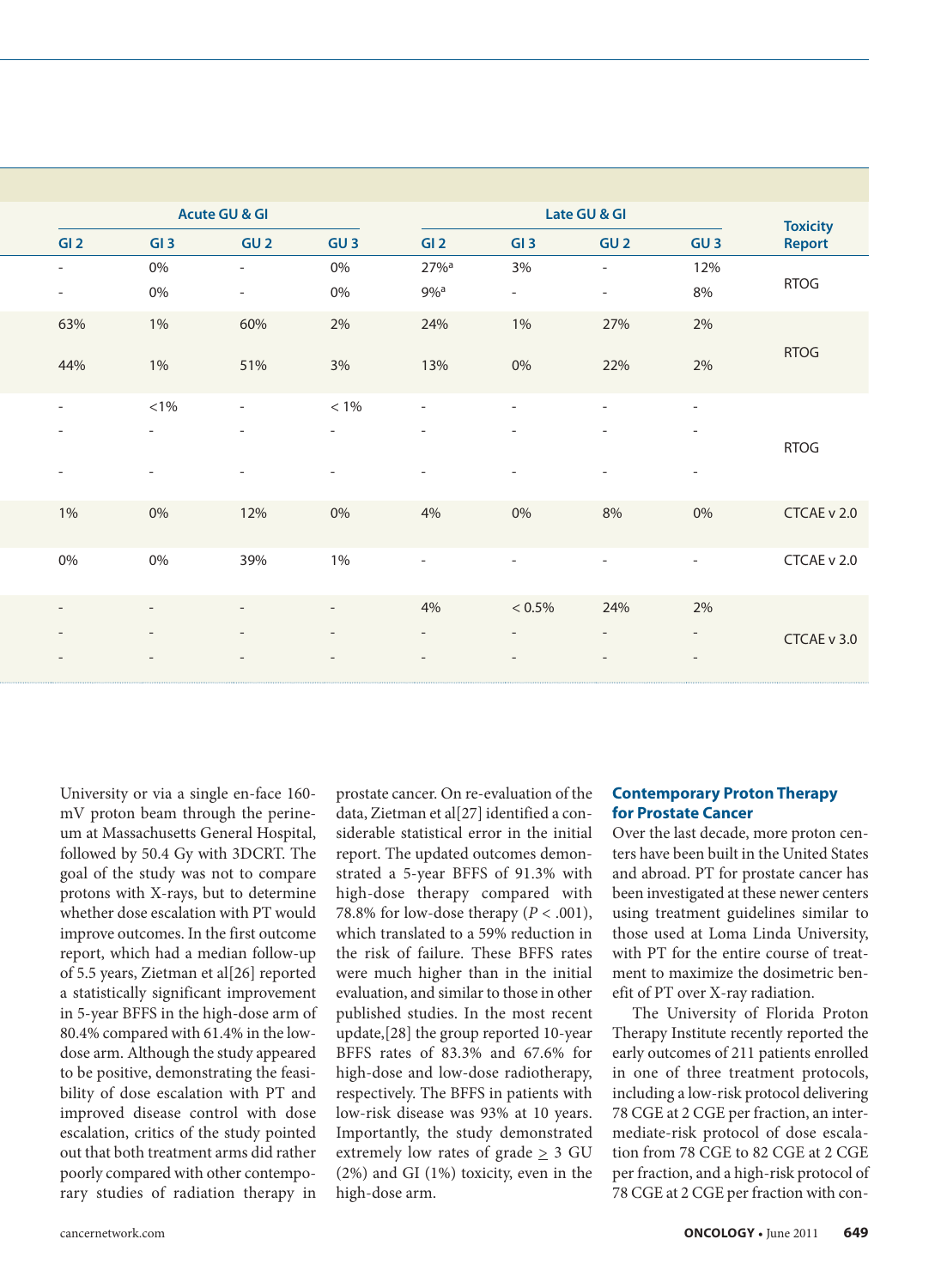comitant docetaxel (Taxotere) followed by androgen deprivation therapy.[6] With a minimum follow-up of 2 years, the grade  $\geq$  3 GU toxicity rate was 1.9% and the grade  $\geq$  3 GI toxicity rate was < 0.5%. Two studies out of Japan have also published early outcomes for PT for prostate cancer. Mayahara et al[29] reported on 287 patients treated to 74 CGE with 190- to 230-MeV protons using opposed lateral fields; the rate of grade > 3 GU toxicity in this study was 1%, and the rate of grade > 3 GI toxicity was 0%. Nihei et al[30] reported on a multi-institutional phase II study from Japan in which 74 CGE was delivered in 37 fractions in 151 patients. With a median follow-up of 43 months, only 1% of patients developed grade > 3 GU toxicity, and 0% developed late grade  $\geq$  3 GI toxicity. These studies, which are reported in the Table, confirm the safety of PT for prostate cancer over the first 4 years following treatment; however, longer follow-up is needed to confirm the low rate of late toxicity and long-term efficacy of the treatment (and the high rate of BFFS). Interestingly, Massachusetts General Hospital and Loma Linda University have reported a smaller series of patients treated with PT alone to 82 CGE, with a slightly higher rate of toxicity than observed in the University of Florida Proton Therapy Institute series with the same dose and dose per fraction.[31]

#### **Cost-Effectiveness of Proton Therapy**

Although the benefits to patients of reduced radiation-dose exposure with PT are quite obvious, concerns still exist regarding whether these dosimetric benefits are cost-effective. In a study by Konski et al,[32] the cost-effectiveness of PT was compared to that of IMRT with the assumption that PT could deliver a 10-Gy higher dose than IMRT, resulting in a 10% improvement in 5-year BFFS compared with IMRT. However, despite the improvement in BFFS, the resulting

cost of PT for a 60-year-old man was \$65,000, compared with \$40,000 for IMRT, which would result in a costeffectiveness of \$56,000 per qualityadjusted life year (QALY). When compared to the commonly accepted standard of \$50,000 per QALY, the value for PT indicated that it was not cost-effective. Although this study reaches some intriguing conclusions, the results are based on models and do not take into consideration a number of critical factors. First, Peeters et al[33] have predicted that PT may allow for hypofractionation, which would reduce the treatment costs of this therapy. Studies currently investigating hypofractionation with PT are ongoing at both Loma Linda University and the University of Florida Proton Therapy Institute. Second, a reduction in significant rectal and urinary toxicity afforded by PT will have a positive impact on overall costs of care in prostate cancer patients. Finally, the dose escalation and dose intensification via hypofractionation permitted by PT may result in increased cure rates, particularly in intermediate- and high-risk prostate cancer patients,[34] which may also translate into reduced costs of care.

### **A Randomized Study Comparing Photons and Protons?**

There has already been a great deal of discussion in the literature regarding the feasibility of a randomized study comparing PT and IMRT for prostate cancer, which is an issue beyond the scope of this review.[35-38] It is unclear how much dose escalation and dose

#### **REFERENCE GUIDE**

## **Therapeutic Agents Mentioned in This Article**

Docetaxel (Taxotere)

Brand names are listed in parentheses only if a drug is not available generically and is marketed as no more than two trademarked or registered products. More familiar alternative generic designations may also be included parenthetically.

intensification the improved dose distribution from PT will permit. Thus, at this point in time, the degree of benefit achievable with PT is unknown, so it seems premature to commit significant resources to a randomized trial testing a mature technology against an immature technology. Funds and research resources would be better spent at this point in developing PT and in determining how best to maximize its benefits.

#### **Conclusions**

PT is a promising treatment option for prostate cancer patients. Studies have already demonstrated extremely low rates of grade  $\geq 3$  GU and GI toxicities and extremely high disease control, presumably related to improved radiation dose distributions over what can be achieved with IMRT. More follow-up is needed to confirm the promising early results. A reduction in the integral dose to the body with PT compared to XRT may have other important implications in the future, including a decrease in secondary-malignancy risks. O

**Financial Disclosure:** *The authors have no significant financial interest or other relationship with the manufacturers of any products or providers of any service mentioned in this article.* 

## **This article is reviewed on pages 652 and 657.**

#### **REFERENCES:**

**1.** Shipley WU, Tepper JE, Prout GR, Jr, et al. Proton radiation as boost therapy for localized prostatic carcinoma. JAMA. 1979;241:1912-5.

**2.** Vargas C, Fryer A, Mahajan C, et al. Dose-volume comparison of proton therapy and intensity-modulated radiotherapy for prostate cancer. Int J Radiat Oncol Biol Phys. 2008;70:744-51.

**3.** Goitein M. Magical protons? Int J Radiat Oncol Biol Phys. 2008;70:654-6.

**4.** Vargas C, Wagner M, Mahajan C, et al. Proton therapy coverage for prostate cancer treatment. Int J Radiat Oncol Biol Phys. 2008;70:1492-1501.

**5.** Pollack A, Zagars GK, Starkschall G, et al. Prostate cancer radiation dose response: results of the M. D. Anderson phase III randomized trial. Int J Radiat Oncol Biol Phys. 2002;53:1097-1105.

**6.** Mendenhall NP, Li Z, Hoppe BS, et al. Early outcomes from three prospective trials of image-guided proton therapy for prostate cancer. Int J Radiat Oncol Biol Phys. 2010 Nov 17. [Epub ahead of print]

continued on page 652